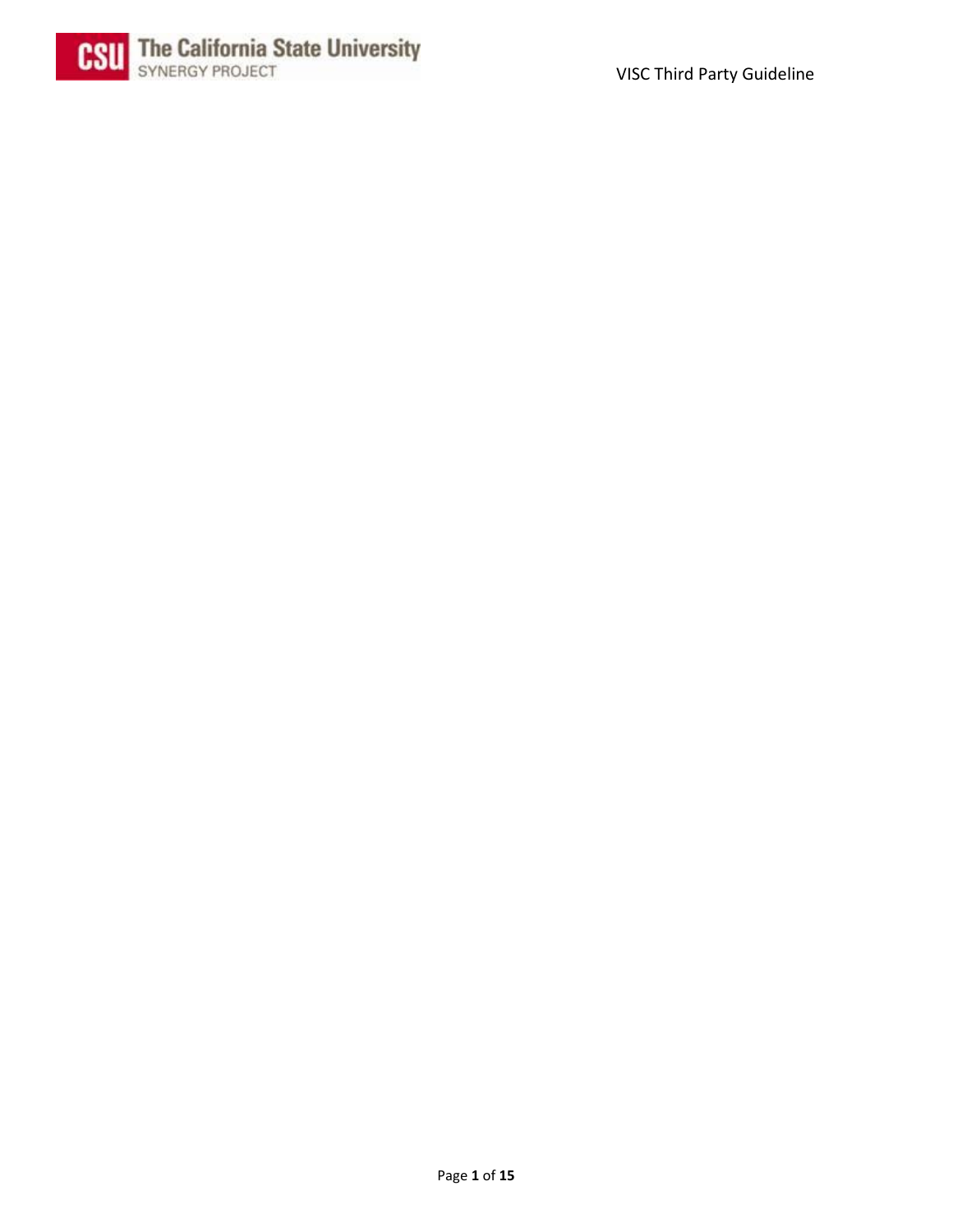| <b>REVISION CONTROL</b> |                                                        |  |  |
|-------------------------|--------------------------------------------------------|--|--|
| <b>Document Title:</b>  | <b>VISC Third Party Guidelines</b>                     |  |  |
| Author:                 | Andru Luvisi                                           |  |  |
| <b>File Reference:</b>  | CSU Information Security Managing Third Parties policy |  |  |

#### **Revision History**

| <b>Revision Date</b> | <b>Revised By</b> | <b>Summary of Revisions</b> | <b>Section(s) Revised</b> |
|----------------------|-------------------|-----------------------------|---------------------------|
| 09/16/2011           | Andru Luvisi      | Draft of VISC quideline     | All                       |
|                      |                   |                             |                           |

| <b>Review / Approval History</b> |                    |                                            |  |  |
|----------------------------------|--------------------|--------------------------------------------|--|--|
| <b>Review Date</b>               | <b>Reviewed By</b> | Action (Reviewed, Recommended or Approved) |  |  |
| 01/11/2011                       | VISC Docs Team     | Recommended to VISC team                   |  |  |
| 01/25/2011                       | VISC Group         | Recommended to VISC Governance             |  |  |
| 02/07/2012                       | VISC Governance    | Approved                                   |  |  |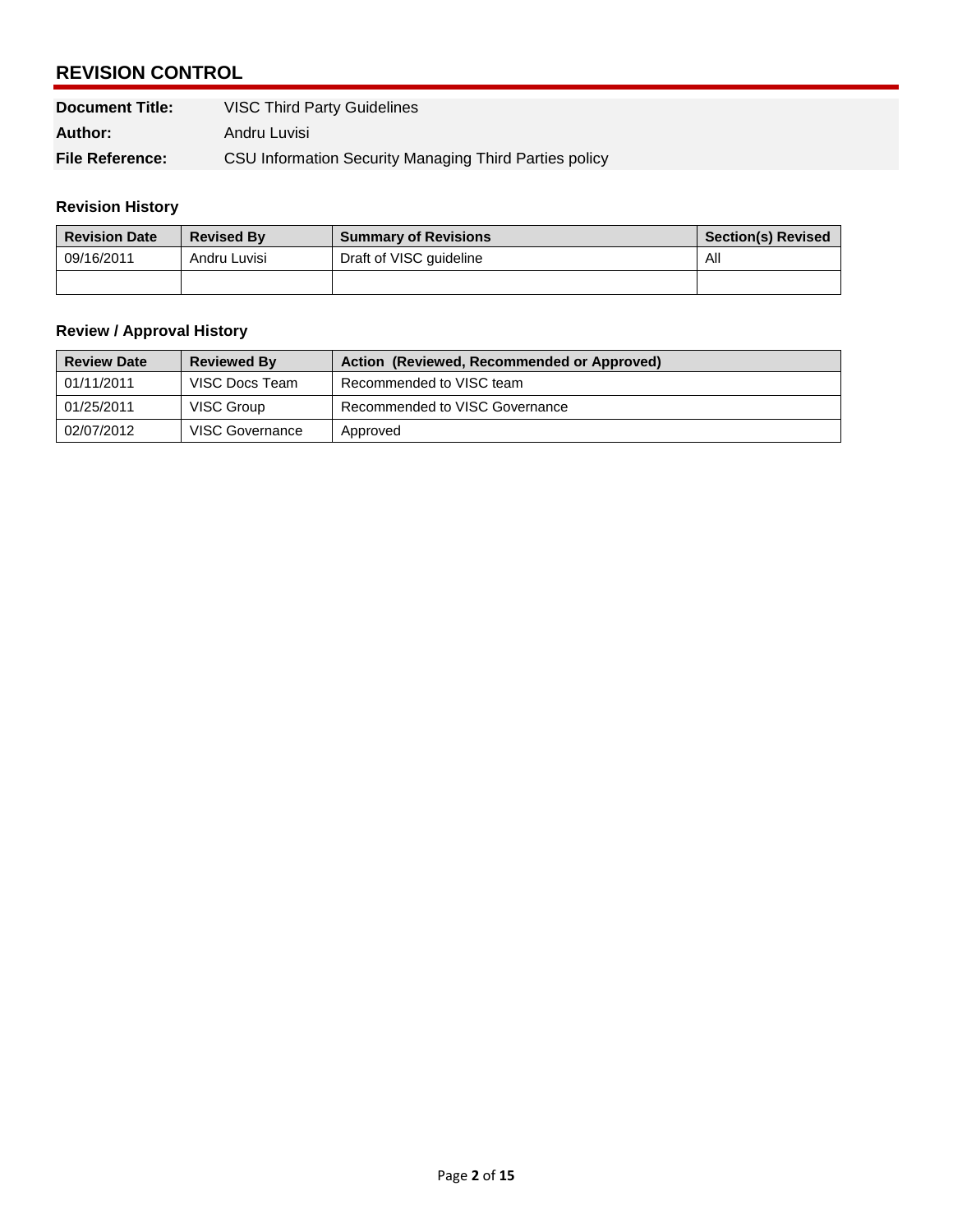## **1.0 INTRODUCTION**

 The University can choose to contract with software and service vendors. These arrangements can require the University to send protected data from its systems to those of the vendor. The University will need to take steps to ensure that these arrangements do not weaken its information security or place its data at risk of unauthorized disclosure. This guideline describes administrative controls for managing vendor's access to data from the University.

## **2.0 PURPOSE**

This guideline provides sample contract language, checklists and a procedure that may be adopted by campuses with or without modification to assist in complying with the CSU Information Security Managing Third Parties Policy and the CSU Information Security Third Party Security Standard.

### **3.0 SCOPE**

 party, especially when level 1 or 2 data is involved. This guideline and its samples may be used any time CSU data is received, transmitted, stored, or processed by a third

### **4.0 GUIDELINE**

 audit controls employed by the vendor are evaluated before contracting with a vendor in all cases to ensure that the Any University department entering into an agreement to use software operated by a Third Party servicer or to provide protected data to a vendor who will store it on its systems (outside the University) will need to ensure that security and University is adequately protected against loss.

 The University will need to ensure that when critical or protected information is shared with third parties, it is either specifically permitted or required by law and that a written agreement is executed between the parties that identifies the implemented and followed to adequately protect the information asset. applicable laws, regulations, and CSU/campus policies, standards, procedures, and security controls that must be

#### 4.1 Sample Checklist

 and dealing with University sensitive information. Some of these questions are included in the Sample Contract (Appendix A). If the question is included in the Sample Contract, then it is highlighted in 'Bold' and 'Italics' with the corresponding Sample Contract section at the end of the question. This checklist is provided to help ensure that all the important questions are asked when managing a third party. Below is a sample checklist which includes some basic guideline considerations for managing a third party relationship

| 1. | Is there a written agreement for the vendor to provide the data to the University upon<br>contract termination? (Section 9.0)                       |
|----|-----------------------------------------------------------------------------------------------------------------------------------------------------|
| 2. | Is there a written agreement for the vendor to securely delete the University's data including<br>backups, upon contract termination? (Section 9.0) |
| 3. | Is there a written agreement for the vendor to follow University and CSU security policies<br>and standards? (Section 3.2)                          |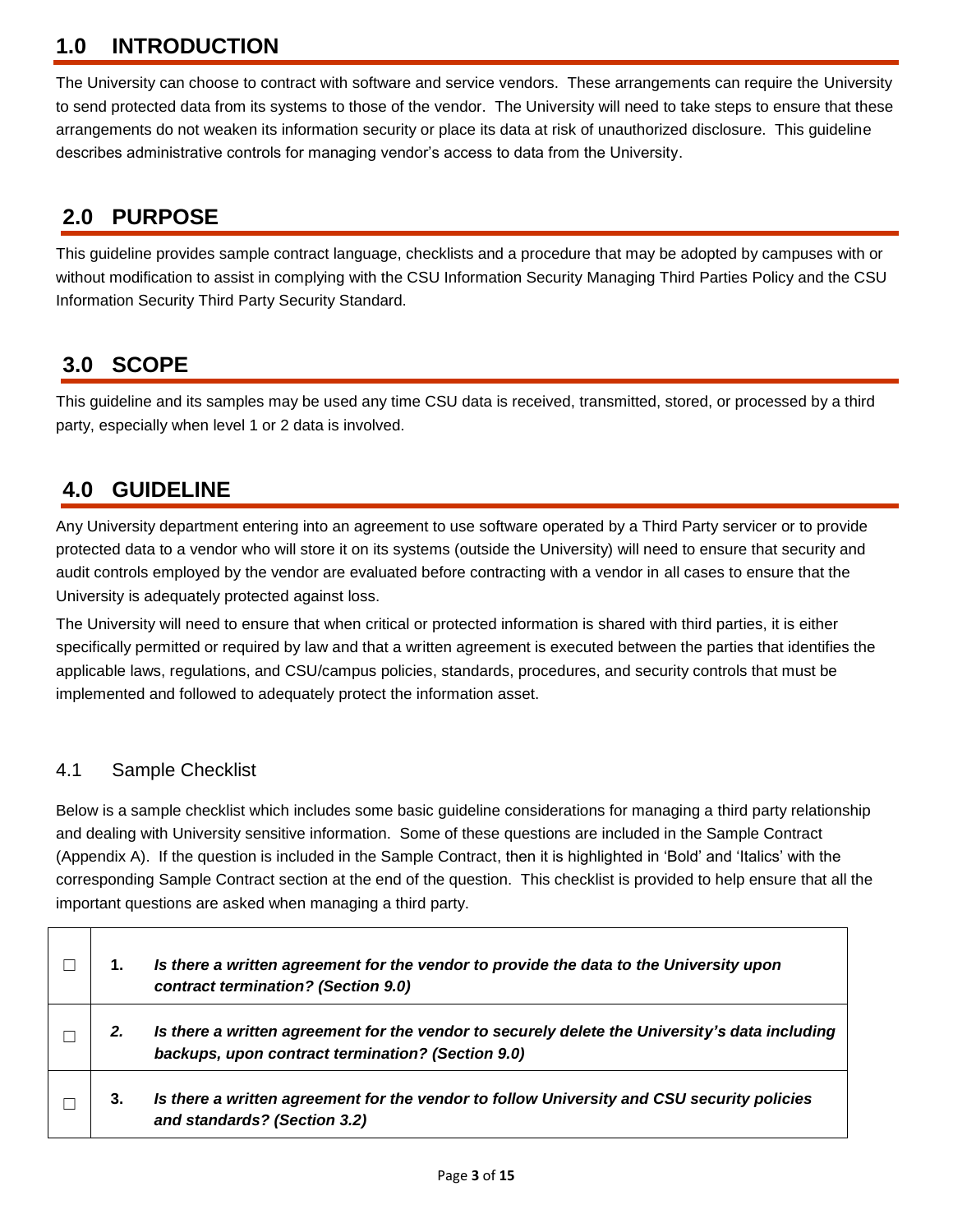| $\Box$ | 4.  | Is there a written agreement for the vendor to maintain the privacy of protected personal<br>information and be financially responsible, if and to the extent that any security breach<br>relating to protected personal information results from acts or omissions of the vendor, or<br>its personnel, for any notifications to affected persons (after proper consultation with the<br>University), and to the extent requested by the University, administratively responsible for<br>such notifications? (Section 5.6)                                                      |
|--------|-----|---------------------------------------------------------------------------------------------------------------------------------------------------------------------------------------------------------------------------------------------------------------------------------------------------------------------------------------------------------------------------------------------------------------------------------------------------------------------------------------------------------------------------------------------------------------------------------|
| $\Box$ | 5.  | Is there a written agreement for the vendor to protect University data according to published<br>information security policy and standards and no less rigorously than it protects its own<br>confidential information, and in no case less than reasonable care? (Section 3.2)                                                                                                                                                                                                                                                                                                 |
| $\Box$ | 6.  | Is there a written agreement for the vendor to require all employees, affiliates and<br>subcontractors with access to university data, as a condition of their engagement, to<br>participate in annual security awareness training? (Section 6.0)                                                                                                                                                                                                                                                                                                                               |
| $\Box$ | 7.  | Is there a written agreement for the vendor to comply and cause its representatives,<br>affiliates and subcontractors to comply with all personnel, facility, safety and security rules<br>and regulations and other instructions of the University, when performing work at a<br>university facility, and to conduct its work at University facilities in such a manner as to<br>avoid endangering the safety, or interfering with the convenience of, University<br>representatives or customers? (Section 6.0)                                                               |
| $\Box$ | 8.  | Is there a written agreement for the vendor who must share University data to with a<br>subcontractor to not disclose any Protected Data other than on a "need to know" basis with<br>the subcontractor? (Section 2.0)                                                                                                                                                                                                                                                                                                                                                          |
| $\Box$ | 9.  | Is there a written agreement for the vendor in connection with this agreement that requires<br>written consent from the University to prior work being performed in connection with this<br>agreement by the vendor, its affiliates or subcontractors, outside of the United States,<br>unless the prior written consent of the University is received to perform work outside the<br><b>United States? (Section 2.0)</b>                                                                                                                                                       |
| ப      | 10. | Is there a clause in a written agreement where the vendor has agreed to promptly provide<br>annual, or at the request of the University, current evidence of compliance with the PCI DSS<br>or PA DSS (as appropriate)? (Section 5.3)<br>a) $\Box$ Has the vendor supplied a copy of the most recent SAS 70 report from<br>the vendor covering the subject matter relevant to the University? (Section<br>5.3)<br>b) $\Box$ Has the vendor supplied documentation showing a recent PCI audit, or a<br>statement indicating why this information is not available? (Section 5.3) |
| ப      | 11. | Is there a written agreement for the vendor to fully comply with all applicable federal and<br>state laws, including but not limited to, as appropriate, HIPAA, HITECH, GLBA, SB1386 and<br><b>FERPA?</b> (Section 2.0)                                                                                                                                                                                                                                                                                                                                                         |
| ப      | 12. | Is there a written agreement for the vendor to provide immediate notification to the<br>University's primary contact and Information Security Officer whenever there is a breach of<br>protected data, not later than 24 hours after discovery? (Section 4.1)                                                                                                                                                                                                                                                                                                                   |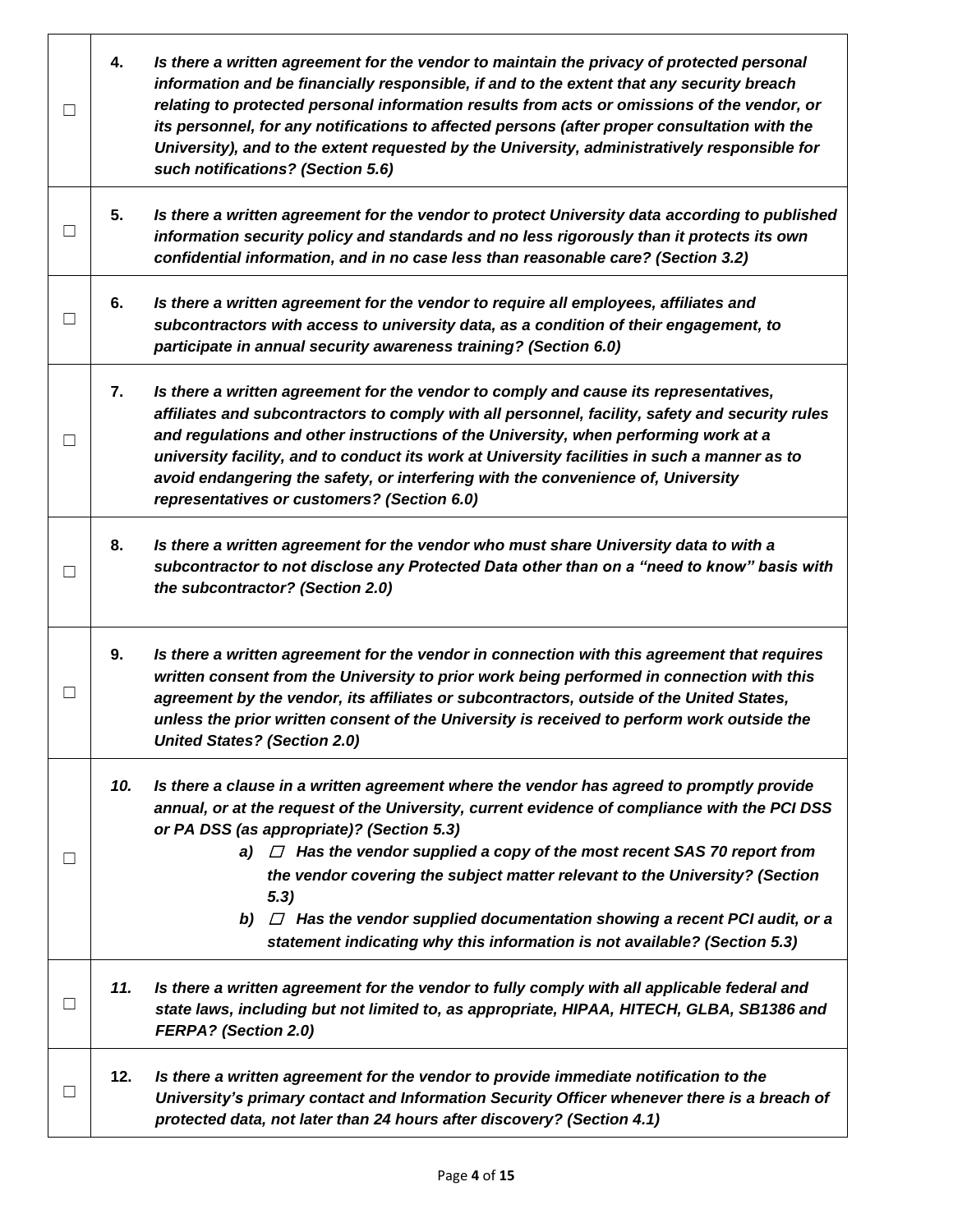| ப      | 13.<br>Is there a written agreement for the vendor to provide reasonable care and effort to detect<br>fraudulent credit card activity in connection with credit card transactions processed for the<br><b>University? (Section 5.2)</b>                                             |  |  |  |
|--------|-------------------------------------------------------------------------------------------------------------------------------------------------------------------------------------------------------------------------------------------------------------------------------------|--|--|--|
|        | ADDITIONAL QUESTIONS THE UNIVERSITY WILL NEED TO CONSIDER                                                                                                                                                                                                                           |  |  |  |
| $\Box$ | What data elements will be shared with, or collected by, the vendor?                                                                                                                                                                                                                |  |  |  |
| $\Box$ | Has the data been classified according to the CSU Data Classification Standard?                                                                                                                                                                                                     |  |  |  |
| $\Box$ | Has the data owner been identified, and has this person explicitly approved access to the data by the<br>vendor?                                                                                                                                                                    |  |  |  |
| $\Box$ | Has the vendor made a commitment to providing a specific level of availability?                                                                                                                                                                                                     |  |  |  |
| $\Box$ | Has the vendor identified any subcontractors used for the project?                                                                                                                                                                                                                  |  |  |  |
| $\Box$ | Does the contract include provisions for contract termination if security provisions are not met?                                                                                                                                                                                   |  |  |  |
| □      | Will level 1 or 2 data be involved? If so:<br>□<br>Has a risk assessment been performed?<br>Will encryption be used for all removable media?<br>□<br>Will all data transfers be encrypted?<br>⊔<br>Will the vendor store, process, or transmit credit card data? If so:             |  |  |  |
| $\Box$ | Is the vendor compliant with the Payment Card Industry Data Security<br>$\Box$<br>Standard?<br>Are all applications used by the vendor compliant with the Payment<br>ш<br>Application Data Security Standard as appropriate?<br>⊔                                                   |  |  |  |
| $\Box$ | Have provisions been made for the University to have the ability to inspect and review vendor operations<br>for potential risks to university operations or data?                                                                                                                   |  |  |  |
| $\Box$ | Will the service involve Protected Health Information? If so:<br>$\Box$<br>Has the vendor agreed to use and disclose this information in compliance<br>with HIPAA and HITECH?                                                                                                       |  |  |  |
|        | Has the vendor supplied a copy of the vendors existing information security and privacy policies?                                                                                                                                                                                   |  |  |  |
| ⊔      | $\Box$<br>Do they address systems and application management, including change<br>control, encryption, firewall management, remote access, vulnerability<br>scanning, monitoring, patch management, incident management, system<br>hardening, and intrusion detection and response? |  |  |  |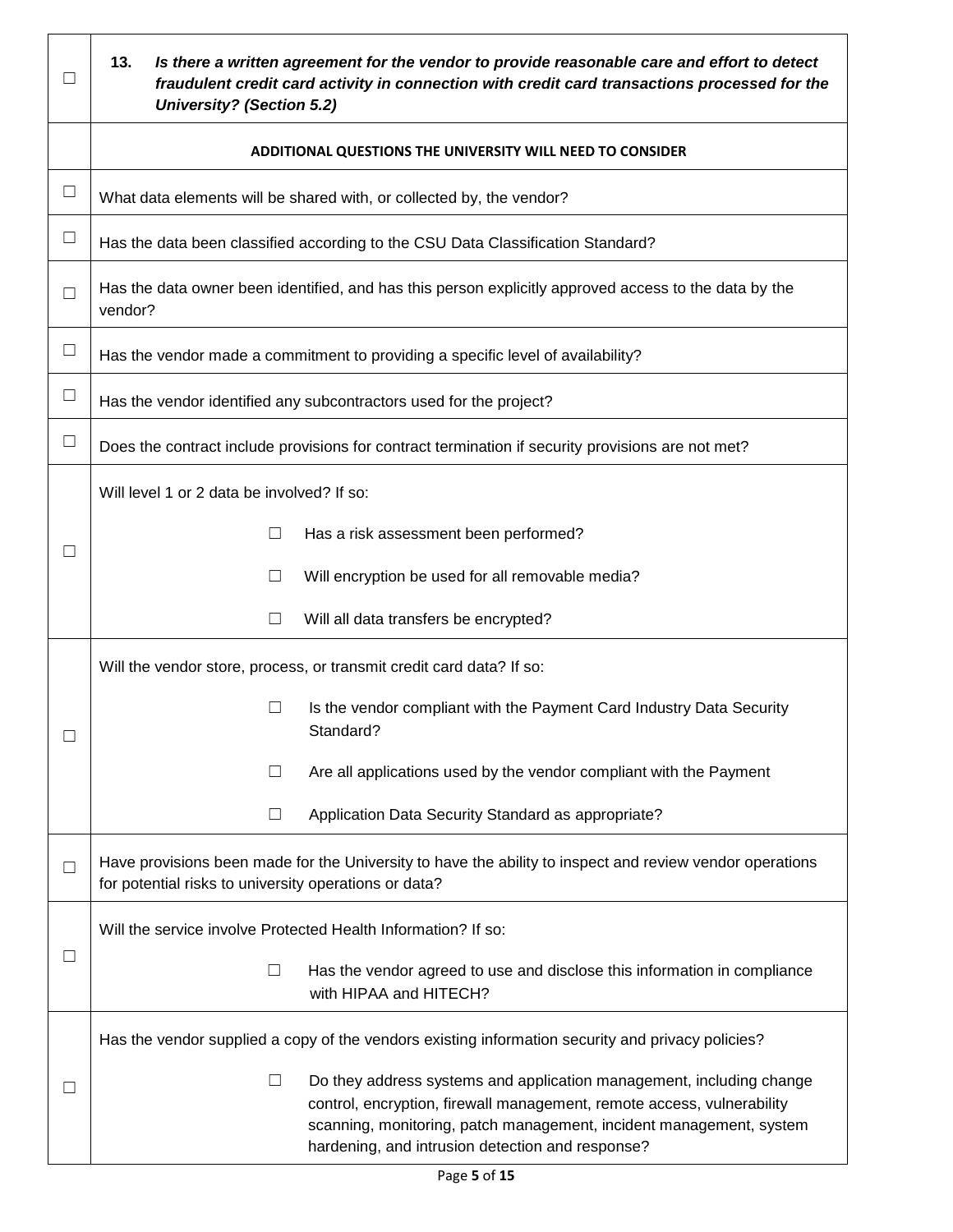|  | Do they address redundancy in power, storage, networking, computers,<br>Internet service, or other technical measures designed to eliminate single<br>points of failure?              |
|--|---------------------------------------------------------------------------------------------------------------------------------------------------------------------------------------|
|  | Do they describe existing security procedures and practices to maintain a<br>separation between data owned by different clients on production, test, and<br>data backup environments? |
|  | Do they describe established vendor data protection and recovery plans, and<br>provide evidence that these plans have been recently tested?                                           |

#### 4.2 Sample Contract Language

Sample contract language can be found in Appendix A.

#### 4.3 Sample Procedure

 Before the purchase of any third party service, the service should be evaluated against a standard security checklist. (Campuses may wish to adopt a version of the checklist supplied in this guideline.)

 Classification Standard. All University data that may be shared with third parties should be classified according to the CSU Data

 The University should insist that contracts include appropriate contract language, as determined by the kind of data being handled by the third party service provider.

 If any CSU protected level 1 or 2 data is to be handled by the third party service, then the purchase should be subject to the approval of the Information Security Officer or their designee.

Prior to University data being stored or transferred to the third party, the appropriate data owner should approve.

 Prior to University data being stored or transferred to the third party, the third party should provide the following documents at a minimum:

- Current Security Plan
- Current Security Audit Documentation (SAS 70)
- Incident Response / Breech Notification Procedure
- Signed Confidentiality agreement for each employee

Campuses should maintain a list of active contracts involving CSU Level 1 or CSU Level 2 data classification types.

Campuses should have documented mechanisms for periodic audit and risk assessment.

#### **5.0 DEFINITIONS**

All definitions from the Integrated CSU Administrative Manual glossary [\(http://www.calstate.edu/icsuam/glossary/\)](http://www.calstate.edu/icsuam/glossary/) are incorporated here by reference.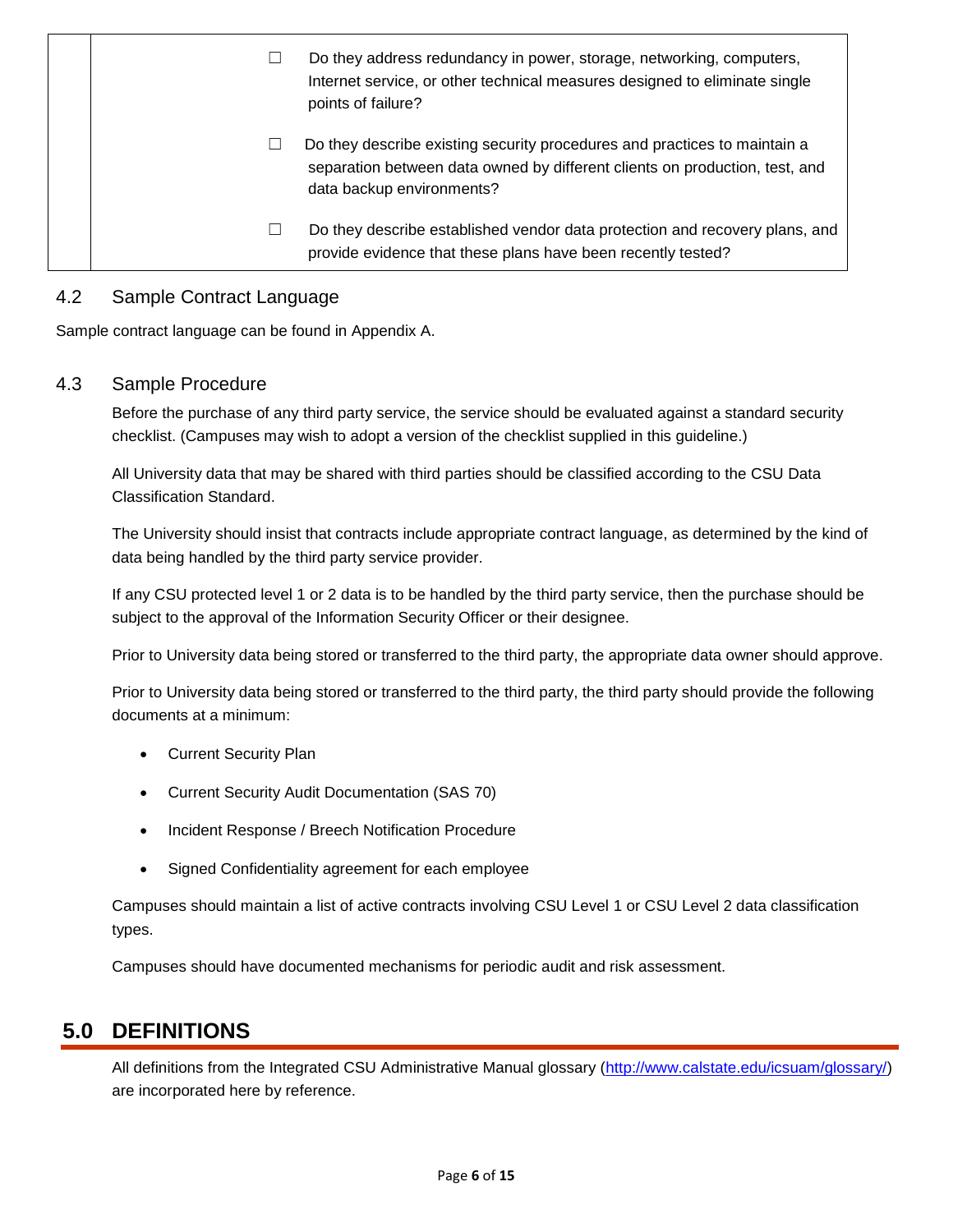## **6.0 REFERENCES**

 The CSU Information Security Managing Third Parties policy. <http://www.calstate.edu/icsuam/sections/8000/8040.0.shtml>

The CSU Data Classification Standard.

[http://www.calstate.edu/icsuam/sections/8000/8065\\_FINAL\\_DRAFT\\_Data\\_Classification\\_CW\\_V4.pdf](http://www.calstate.edu/icsuam/sections/8000/8065_FINAL_DRAFT_Data_Classification_CW_V4.pdf) 

The CSU Information Security Third Party Security standard.



8040\_FINAL\_DRAFT\_IS\_Standard\_Third\_Part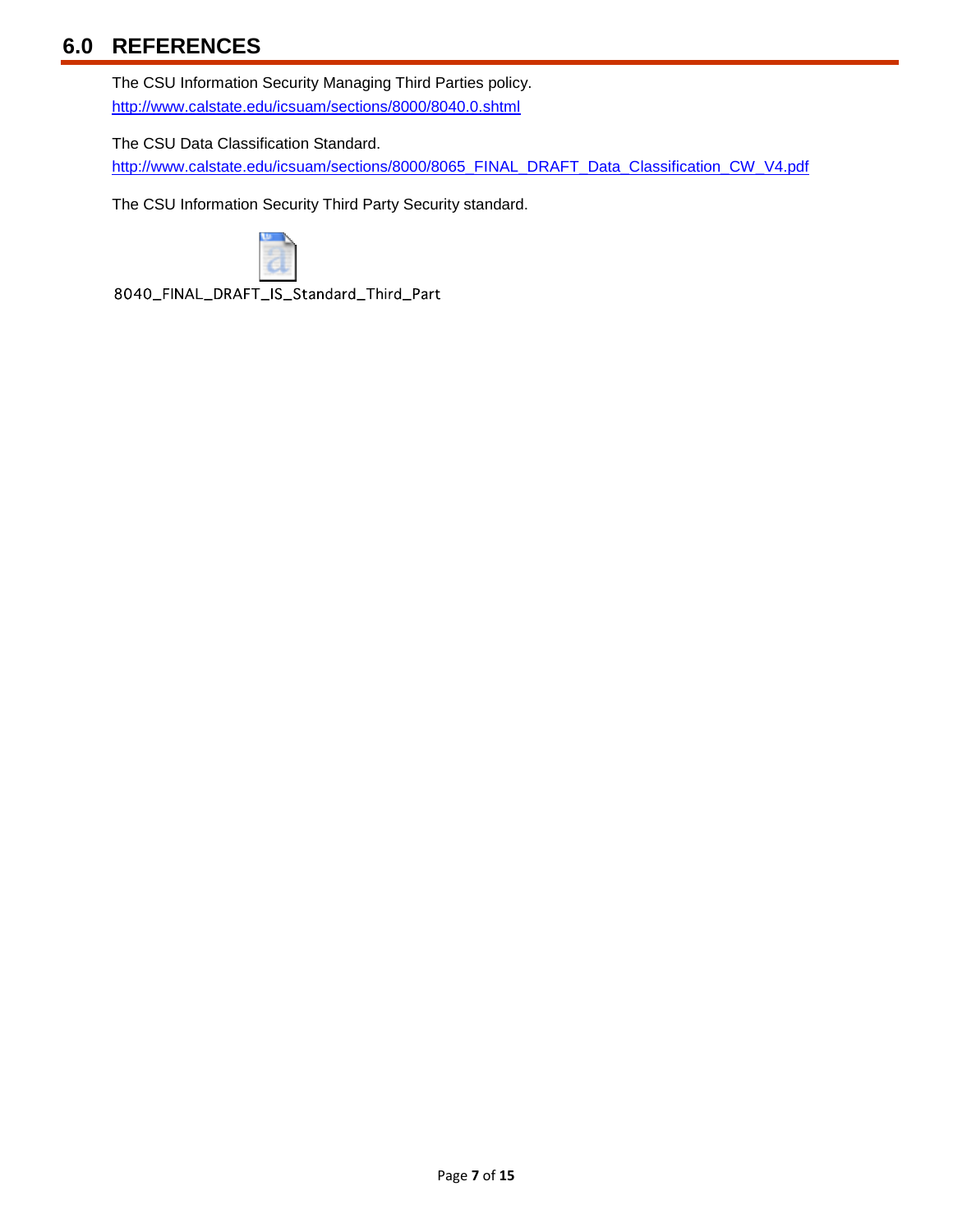# Appendix A

# Proposed Contract Language for Third Party Service Providers Working with Level 1 and 2 Information Assets

|     | <b>Table of Contents</b> |  |
|-----|--------------------------|--|
| 1.0 |                          |  |
| 2.0 |                          |  |
| 2.1 |                          |  |
| 3.0 |                          |  |
| 3.1 |                          |  |
| 3.2 |                          |  |
| 4.0 |                          |  |
| 4.1 |                          |  |
| 4.2 |                          |  |
| 5.0 |                          |  |
| 5.1 |                          |  |
| 5.2 |                          |  |
| 53  |                          |  |
| 5.4 |                          |  |
| 5.5 |                          |  |
| 5.6 |                          |  |
| 6.0 |                          |  |
| 7.0 |                          |  |
| 8.0 |                          |  |
| 9.0 |                          |  |
|     |                          |  |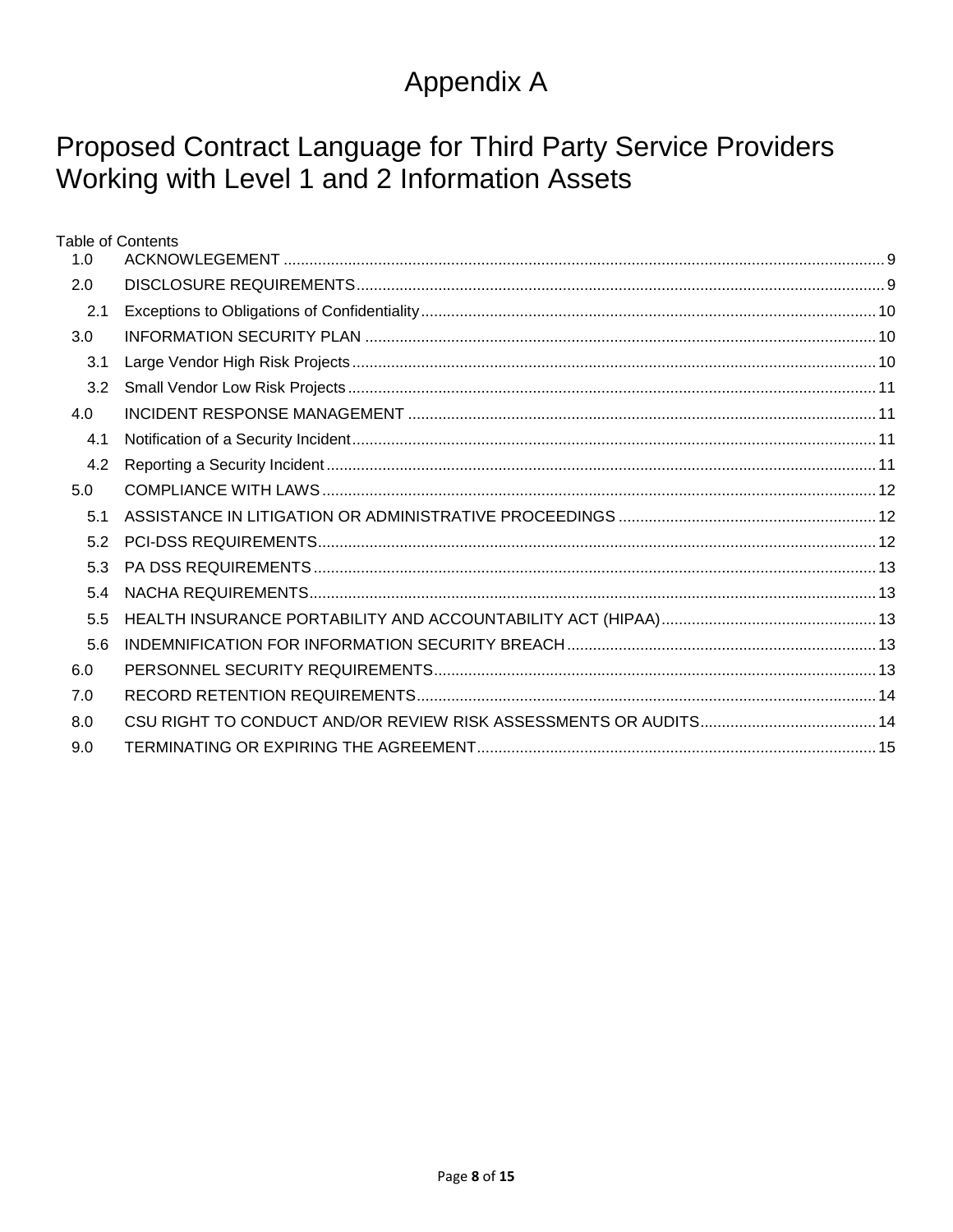#### <span id="page-8-0"></span>**1.0 ACKNOWLEGEMENT**

#### *[This section is required if the product/service involves CSU Protected Data.]*

 Contractor acknowledges that its contract/purchase order with the California State University ("CSU") may allow the information, or financial information. This data may be transferred in various forms, notwithstanding the manner in which or from whom it is received by Contractor subject to state laws that restrict the use and disclosure of such information, including the California Information Practices Act (California Civil Code Section 1798 et seq.) and the California Constitution Article 1, Section 1. **Contractor represents and warrants that it will keep CSU Protected Data strictly**  Contractor access to CSU Protected Data including, but not limited to, personal information, student records, health care **confidential both during the Term and after the termination of the Agreement.** 

#### <span id="page-8-1"></span>**2.0 DISCLOSURE REQUIREMENTS**

#### *[This section is required if the product/service involves CSU Protected Data.]*

 Contractor shall not use or disclose Protected Data except as permitted or required by the Agreement or as otherwise authorized in writing by University. Contractor shall maintain the privacy of, and shall not release, Protected Data without full compliance with all applicable state and federal laws, University policies, and the provisions of this Agreement.

 Contractor agrees that it will include all of the terms and conditions contained in this agreement in all subcontractor or agency contracts providing services under this Agreement. Contractor further acknowledges the applicability to this Agreement of Federal privacy laws such as the Gramm-Leach-Bliley Act (Title 15, United States Code, Sections 6801(b) and 6805(b)(2)) applicable to financial transactions and the Family Educational Rights and Privacy Act (Title 20, United States Code, Section 1232g) applicable to student records and information from student records.

 The contractor agrees that except as otherwise specifically provided for in this Agreement; CSU data will not be shared, sold, or licensed or otherwise disclosed with or to any third-party by the Contractor.

 Contractor shall not disclose or use University Protected Data other than to carry out the purposes of this agreement. Contractor shall not disclose any Protected Data other than on a "need to know" basis and then only:

- a. To its employees or officers, provided, however that each such employee or officer have entered into a confidentiality agreement, that is enforceable under the laws of each applicable jurisdiction, with terms no less restrictive than the terms hereof;
- b. To affiliates of or subcontractors to Contractor, only if previously approved by University and provided that
	- i. Use by such Affiliates shall be limited to the purpose of this agreement;
	- ii. Affiliate is bound by contract and or confidentiality agreement to protect CSU data from unauthorized access.

 If required by a court of competent jurisdiction or an administrative body to disclose Protected Data, Contractor will notify University in writing prior to any such disclosure in order to give University an opportunity to oppose any such disclosure. Prior to any disclosure of Confidential Information as required by legal process, the Contractor shall:

- c. Notify the University of any, actual or threatened legal compulsion of disclosure, and any actual legal obligation of disclosure immediately upon becoming so obligated, and
- d. Cooperate with the University reasonable, lawful efforts to resist, limit or delay disclosure.

 Any access, transmission, or storage of Protected Data outside the United States is subject to prior written authorization by the University.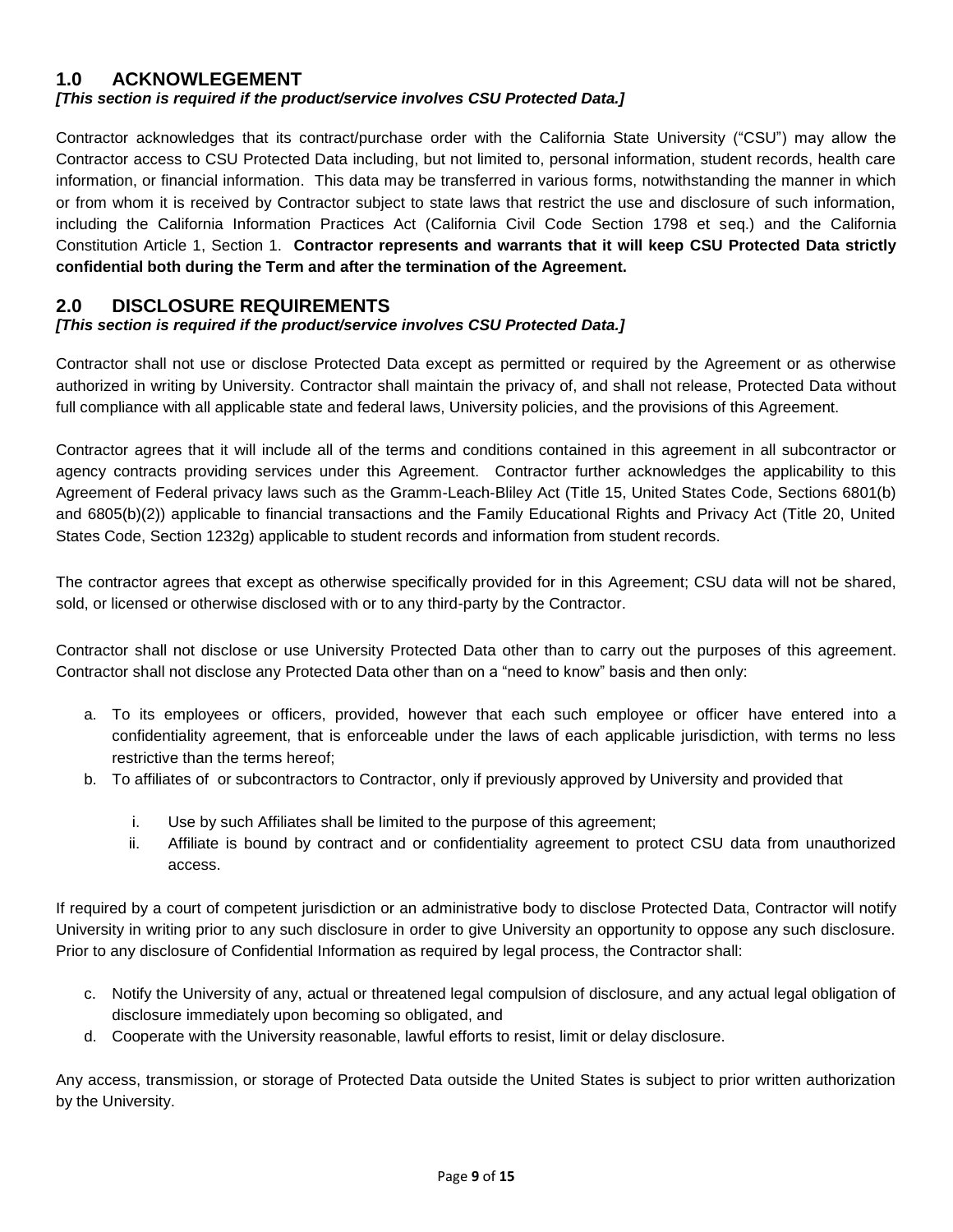#### <span id="page-9-0"></span>2.1 Exceptions to Obligations of Confidentiality

 With the exception of the data classified as "Personally Identifiable Information", the obligations of confidentiality shall not apply to any information that

- a. Contractor rightfully has in its possession when disclosed to it, free of obligation to University to maintain its confidentiality;
- b. Contractor independently develops without access to University Protected Data;
- c. is or becomes known to the public other than by breach of this contract;
- d. University or its agent releases without restriction; or
- e. Contractor rightfully receives from a third party without the obligation of confidentiality.

Any combination of Protected Data disclosed with information not so classified **shall not** be deemed to be within one of the foregoing exclusions merely because individual portions of such combination are free of any confidentiality obligation or are separately known in the public domain.

Failure by Contractor to comply with any provision of this Section shall constitute a breach of the Agreement.

#### <span id="page-9-1"></span>**3.0 INFORMATION SECURITY PLAN**

 *[This section is required if the product/service involves CSU Protected Data. This section contains two sub-sections. The University will select one of the two sub-sections to use in their contract. The first sub-section is to be used for large vendors or high risk projects. The second sub- section is to be used for small vendors or low risk projects. The size of the vendor and level of risk will be determined by the University. ]* 

#### <span id="page-9-2"></span>3.1 Large Vendor High Risk Projects

#### *[This clause is appropriate for large vendors or high risk projects]*

 Contractor acknowledges that University is required to comply with information security standards for the protection of Protected Data Information required by law, regulation and regulatory guidance, as well as University's internal security policy for information and systems protection.

 Within thirty (30) days of the Effective Date of the Agreement and subject to the review and approval of University, Contractor shall establish, maintain and comply with an information security plan ("Information Security Plan"), which shall contain such elements that University may require after consultation with Contractor. On at least an annual basis, Contractor shall review, update and revise its Information Security Plan, subject to University's review and approval. At University's request, Contractor shall make modifications to its Information Security Plan or to the procedures and practices thereunder to conform to University's security requirements as they exist from time to time.

Contractor's Information Security Plan shall be designed to:

- Ensure the security, integrity and confidentiality of CSU Protected Data;
- Protect against any anticipated threats or hazards to the security or integrity of such information;
- • Protect against unauthorized access to or use of such information that could result in substantial harm or inconvenience to the person that is the subject of such information;
- Protect against unauthorized changes to or use of CSU Protected Data; and
- Comply with all applicable CSU policies legal and regulatory requirements for data protection.
- Include business continuity and disaster recovery plans.

 Contractor's Information Security Plan shall include a written response program addressing the appropriate remedial measures it shall undertake in the event that there is an information security breach.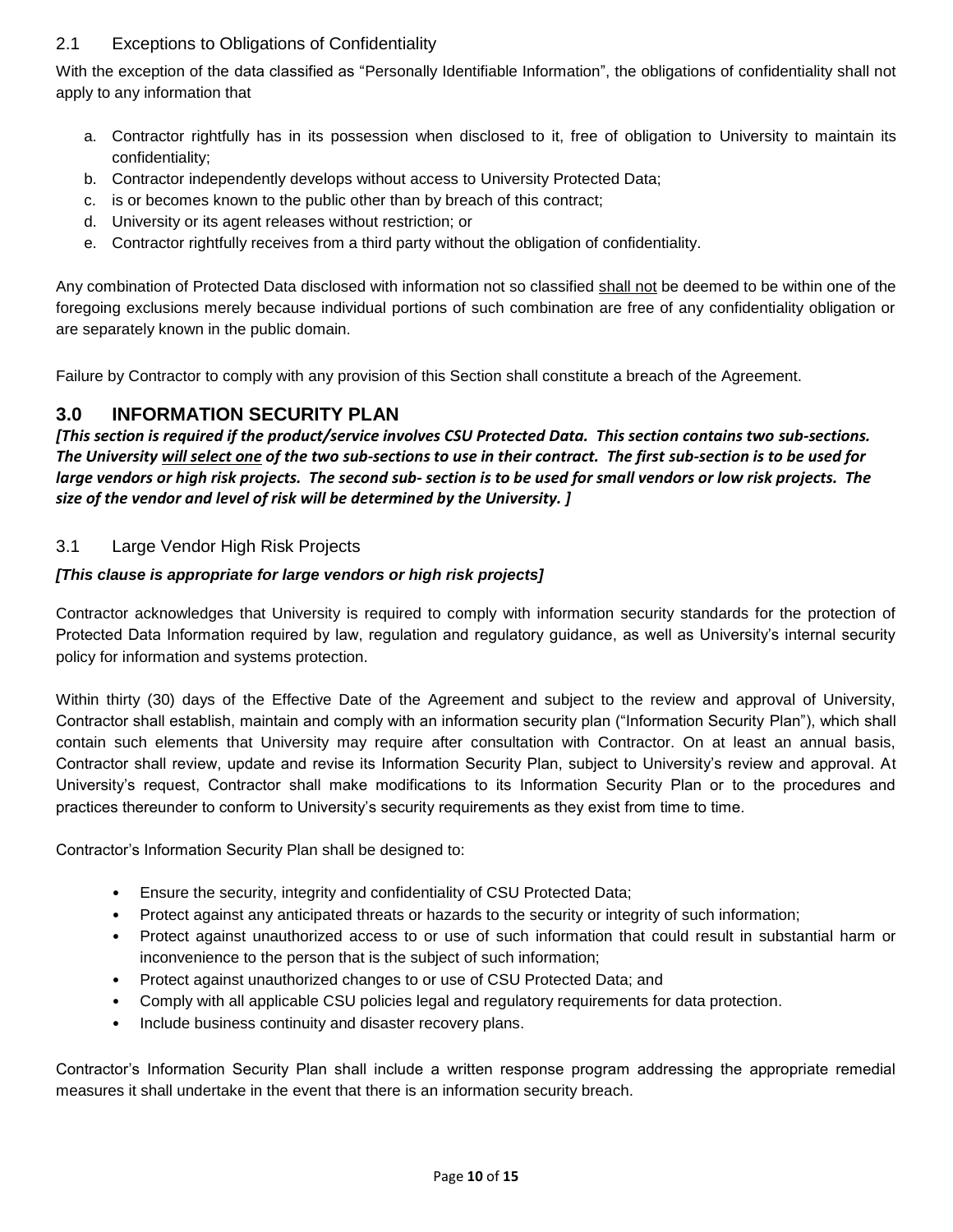Contractor shall cause all Subcontractors and other persons and entities whose services are part of the Services which Contractor delivers to University or who hold University Protected Data, to implement an information security program and plan substantially equivalent to Contractor's.

 The parties expressly agree that Contractor's security procedures shall require that any Protected Level 1 Data transmitted or stored by Contractor only be transmitted or stored in an encrypted form approved by University.

 In addition, Contractor represents and warrants that in performing the Services, it will comply with all applicable privacy and data protection laws and regulations of the United States including, as applicable, the provisions in the Gramm- Leach-Bliley Act, 15 U.S.C. Section 6801 et seq., the Family Education Rights and Privacy Act ("FERPA"), 20 USC Section 1232(g) et seq., and of any other applicable non-U.S. jurisdiction, including the European Union Directives, and that it will use best efforts, consistent with Federal Trade Commission and other applicable guidance, to protect University's Personally Identifiable Information from identity theft, fraud and unauthorized use.

#### <span id="page-10-0"></span> $3.2$ Small Vendor Low Risk Projects

#### *[This clause is appropriate for small vendors or low risk projects]*

 Contractor agrees that it will protect CSU Protected Data according to published information security policy and standards and no less rigorously than it protects its own confidential information but in no case less than reasonable care.

 Contractor shall develop, implement, maintain and use appropriate administrative, technical and physical security measures, which may include but not be limited to encryption techniques, to preserve the confidentiality, integrity and availability of all such Protected Data.

 In addition, Contractor represents and warrants that in performing the Services, it will comply with all applicable privacy and data protection laws and regulations of the United States including, as applicable, the provisions in the Gramm- Leach-Bliley Act, 15 U.S.C. Section 6801 et seq., the Family Education Rights and Privacy Act ("FERPA"), 20 USC Section 1232(g) et seq., and of any other applicable non-U.S. jurisdiction, including the European Union Directives, and that it will use best efforts, consistent with Federal Trade Commission and other applicable guidance, to protect University's Personally Identifiable Information from identity theft, fraud and unauthorized use.

Failure by Contractor to comply with any provision of this Section shall constitute a breach of the Agreement.

#### <span id="page-10-1"></span>**4.0 INCIDENT RESPONSE MANAGEMENT**

#### <span id="page-10-2"></span>*[This section is required if the product/service involves CSU Protected Data.]*

#### 4.1 Notification of a Security Incident

 Contractor shall report, in writing, to University any use or disclosure of CSU Protected Data not authorized by this Agreement or authorized in writing by University, including any reasonable belief that an unauthorized individual has facilities which contain University Protected Data or any other breach of Protected Data relating to this Agreement. This report shall be made immediately - not later than within twenty-four (24) hours after discovery, if the information was, or is accessed CSU Protected Data. This report shall be made to University's [primary contact] and its designated information security officer. It shall include details relating to any known or suspected security breach of Contractor's system or reasonably believed to have been, acquired by an unauthorized person.

#### <span id="page-10-3"></span>4.2 Reporting a Security Incident

Contractor's report shall identify:

- the nature of the unauthorized use or disclosure,
- time and date of incident,
- description of the University Protected Data used or disclosed,
- who made the unauthorized use or received the unauthorized disclosure,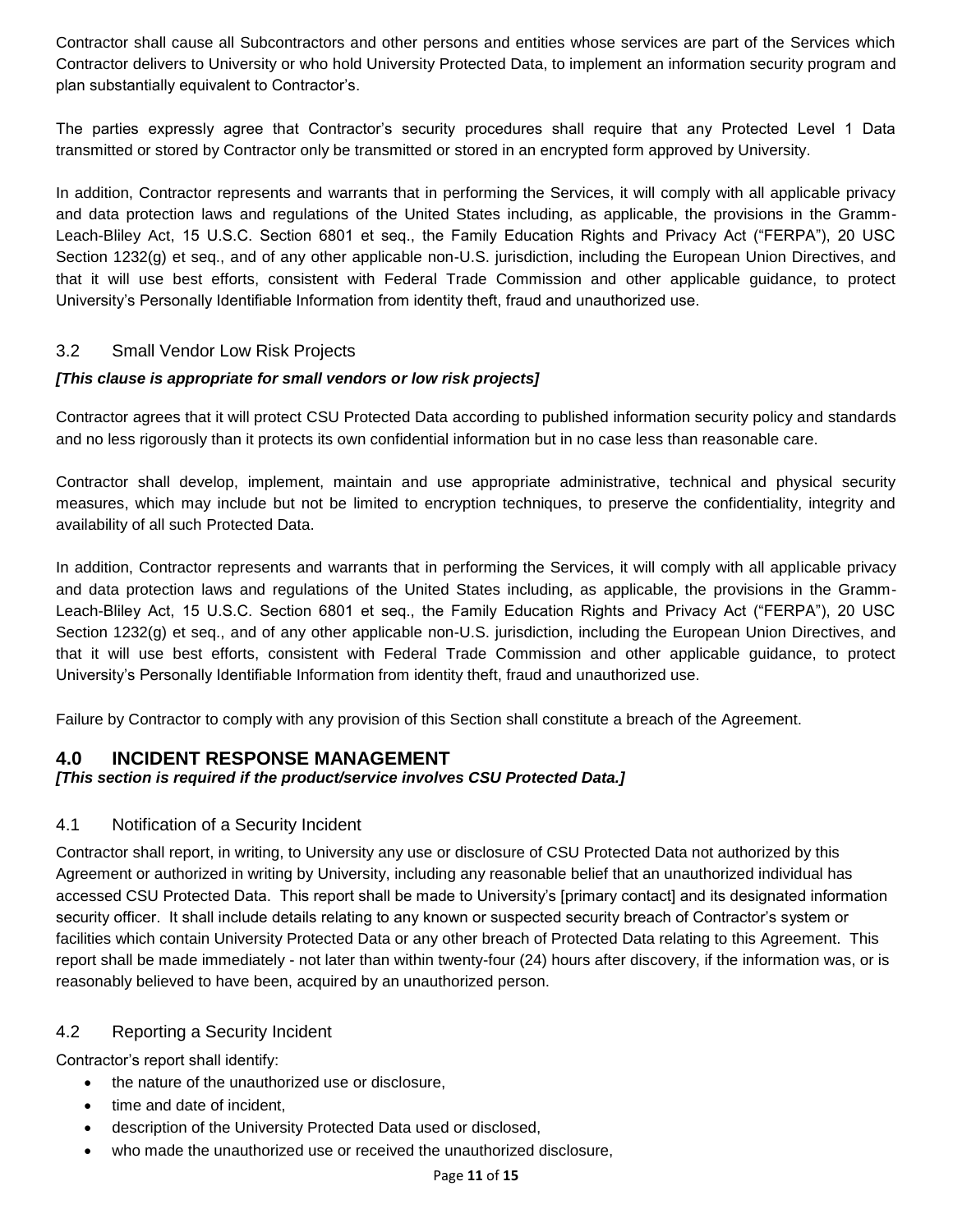what Contractor has done or shall do to mitigate any harmful effect of the unauthorized use or disclosure, and

 what corrective action Contractor has taken or shall take to prevent future similar unauthorized use or disclosure. Contractor shall provide such other information, including a written report, as reasonably requested by University.

 Contractor agrees to fully cooperate with the University for the preparation and transmittal of any notice, which University may deem appropriate or required by law, to be sent to affected parties regarding the known or suspected security breach, and to further take appropriate remedial action with respect to the integrity of its security systems and processes.

#### <span id="page-11-0"></span>**5.0 COMPLIANCE WITH LAWS**

 ordinances, and rules of self-regulatory organizations, as well as all national, state and local laws, regulations and ordinances, and rules of self-regulatory organizations of any other non-U.S. jurisdiction to which Contractor, University or the Services are subject. If a charge of non-compliance with such laws, regulations and rules is brought against Contractor in connection with this Agreement or the Services, Contractor shall promptly notify University of the charge in Contractor shall comply with all applicable CSU policies, United States federal, state and local laws, regulations and writing.

 Where a federal, state or local law, ordinance, rule or regulation is required to be made applicable to this Agreement, it shall be deemed to be incorporated herein without amendment to this Agreement.

#### <span id="page-11-1"></span>5.1 ASSISTANCE IN LITIGATION OR ADMINISTRATIVE PROCEEDINGS

 Contractor shall make itself, and any employees, subcontractors, or agents assisting Contractor in the performance of its obligations under the Agreement, available to University at no cost to University to testify as witnesses, provide information or otherwise assist in the event of litigation or administrative proceedings against University, its directors, officers, agents or employees based upon claimed violation of laws relating to security and privacy and arising out of this agreement.

#### <span id="page-11-2"></span>5.2 PCI-DSS REQUIREMENTS

#### *[This section is required if Contractor provides a service that involves credit card Data. This section is to be used for services involving the storage, transmission, and processing of credit card data]*

 Contractor represents and warrants that it shall implement and maintain certification of Payment Card Industry ("PCI") compliance standards regarding data security and that it shall undergo independent third party quarterly system scans that audit for all known methods hackers use to access private information, in addition to vulnerabilities that would allow malicious software (i.e., viruses and worms) to gain access to or disrupt the network devices. If during the term of the Agreement, Contractor undergoes, or has reason to believe that it will undergo, an adverse change in its certification or compliance status with the PCI DSS standards and/or other material payment card industry standards, it will promptly notify the University of such circumstances.

 Contractor agrees promptly to provide annual, or at the request of the University, current evidence, in form and substance reasonably satisfactory to University, of compliance with PCI-DSS security standards which has been properly certified by an authority recognized by the payment card industry for that purpose.

 Contractor shall maintain and protect in accordance with all applicable laws and PCI regulations the security of all cardholder data when performing the contracted Services on behalf of the University.

 Contractor will provide reasonable care and efforts to detect fraudulent credit card activity in connection with credit card transactions processed for University,

 Contractor shall not be held responsible for any such loss of data if it is shown that the loss occurred as a result of the sole negligence of the University.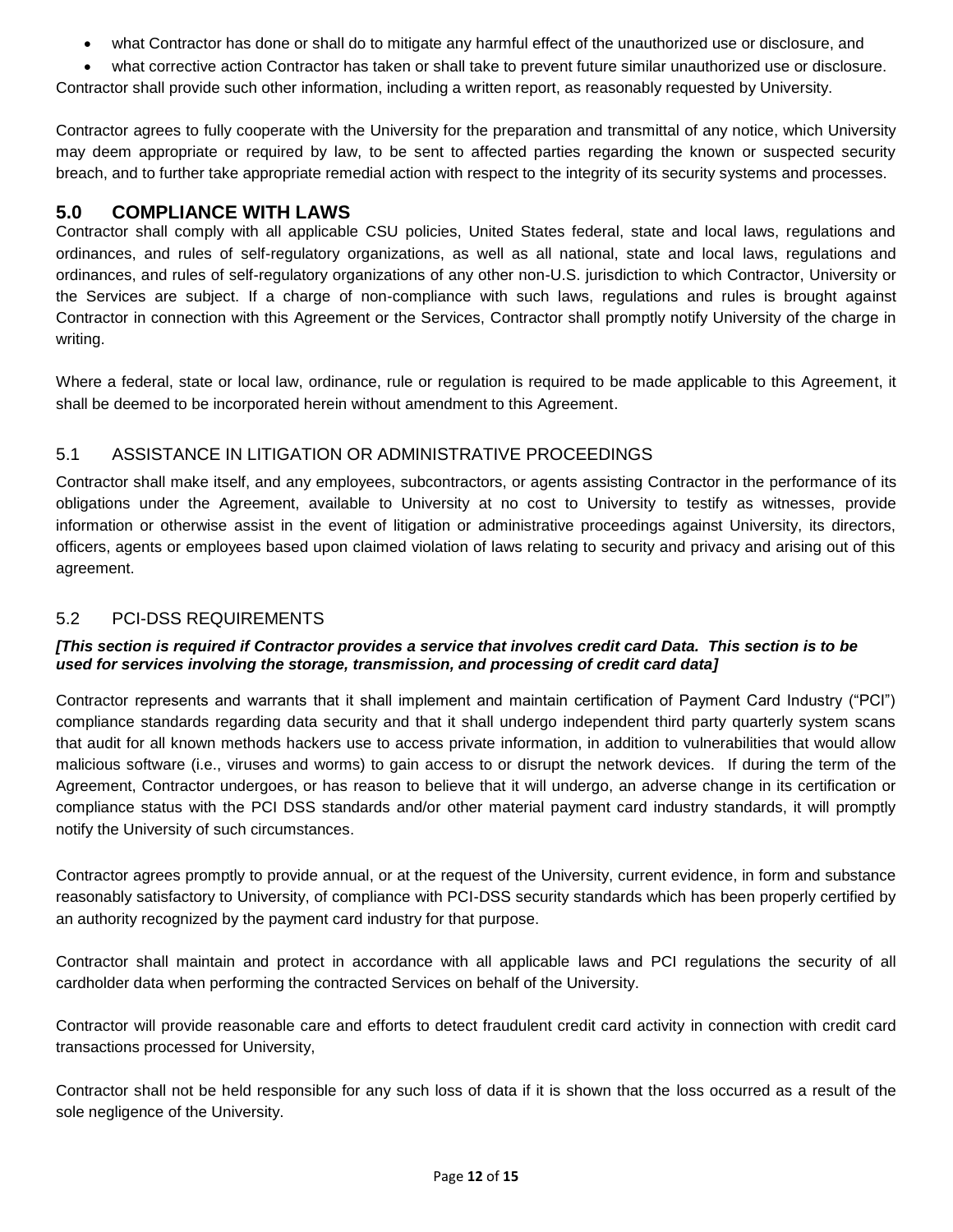#### <span id="page-12-0"></span> $5.3$ 5.3 PA DSS REQUIREMENTS

#### *[Team Comment – This section is required if the software application provided by Contractor involves the storage, transmission, and processing of credit card data]*

 Contractor represents and warrants that software applications it provides for the purpose of processing payments, particularly credit card payments, are developed in accordance with and are in compliance with the standards known as Payment Application Data Security Standards (PA-DSS). As verification of this, the Contractor agrees to provide evidence that any such application it provides is certified as complying with these standards and agrees to continue to maintain that certification. The evidence may be provided in the form of the PA DSS form if the contractor self certified, or a copy of the PA QSA if the Contractor was certified by an external party. If the vendor is unable to provide a copy of the PA DSS form of the PA QSA letter, the vendor must provide the CSU with proof of bonded insurance listing the CSU as the beneficiary in the case of a security breach.

 If during the term of the Agreement, Contractor undergoes, or has reason to believe that it will undergo, an adverse change in its certification or compliance status with the PA DSS standards and/or other material payment card industry standards, it will promptly notify the University of such circumstances.

 Contractor agrees promptly to provide, annual or at the request of the University, current evidence, in form and substance reasonably satisfactory to University, of compliance with PA-DSS security standards which has been properly certified by an authority recognized by the payment card industry for that purpose.

#### <span id="page-12-1"></span>5.4 NACHA REQUIREMENTS

#### *[This section is required if the goods or services involves ACH payments.]*

 Contractor agrees to assist the University in documenting compliance with NACHA-The Electronic Payment Association provisions.

#### <span id="page-12-2"></span>5.5 HEALTH INSURANCE PORTABILITY AND ACCOUNTABILITY ACT (HIPAA)

#### *[This section is required if the goods or services involves protected health information.]*

 Contractor shall agree to use and disclose Protected Health Information in compliance with the security standards for the protection of electronic protected health information as per (45 C.F.R. Parts 160 and 164).

#### <span id="page-12-3"></span>5.6 INDEMNIFICATION FOR INFORMATION SECURITY BREACH

 Contractor shall indemnify, defend, protect and hold University harmless from and against any and all claims, losses, damages, notices and expenses, including, without limitation, any fines which University maybe required to pay, which result from Contractor's breach of the provisions of this Section.

 Without limiting the generality of the foregoing, it is expressly agreed that if the University pays any fine in connection with a breach by Contractor of the provisions of this Section, the foregoing indemnity obligation shall require Contractor to reimburse University the full amount of such fine within thirty (30) days of University delivering written notice to Contractor of University's payment of such fine.

 Contractor shall fully cooperate with any investigation of any data loss or other breach of Contractor's obligations under this agreement. Such investigation may instituted by University or any other entity with jurisdiction to conduct such investigation.

Failure by Contractor to comply with any provision of this Section shall constitute a breach of the Agreement.

#### <span id="page-12-4"></span>**6.0 PERSONNEL SECURITY REQUIREMENTS**

Contractor shall require all Affiliates and Subcontractors, as a condition to their engagement, to agree to be bound by provisions substantially the same as those included in this Agreement.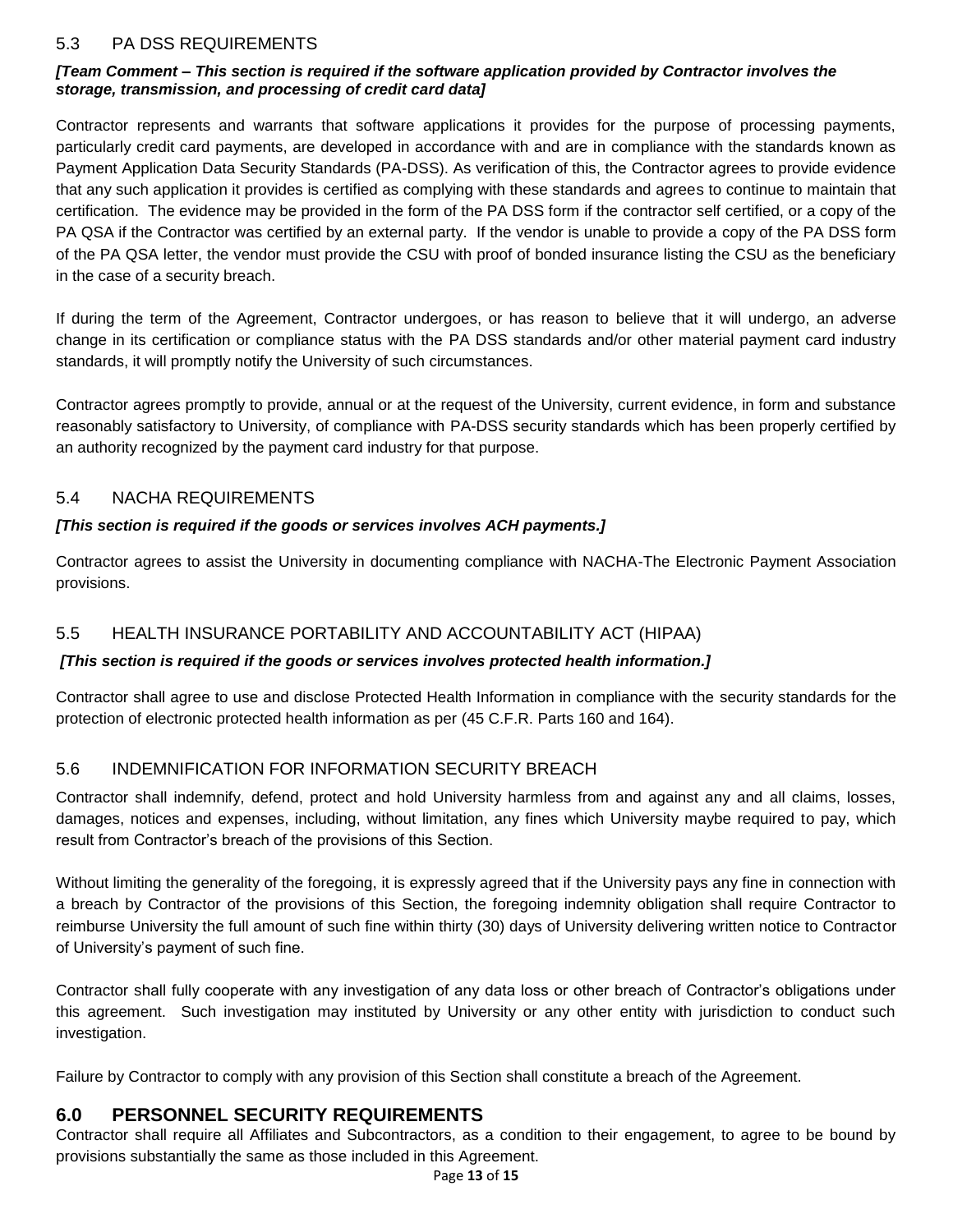Any work to be performed in connection with this Agreement by Contractor, its Affiliates or Subcontractors must be performed in the United States, unless the prior written consent of the University is received to perform work outside the United States. Further, University Protected Data may not be transmitted or stored outside the United States without the prior written consent of University.

 Contractor shall require all employees, Affiliates and Subcontractors with access to University's protected information as a condition of their engagement, to participate in annual security awareness training.

 Contractor shall comply and shall cause its Representatives, Affiliates and Subcontractors to comply with all personnel, facility, safety and security rules and regulations and other instructions of University, when performing work at a University facility, and shall conduct its work at University facilities in such a manner as to avoid endangering the safety, or interfering with the convenience of, University Representatives or customers.

 Contractor shall not knowingly permit a Representative or Subcontractor to have access to the records, data or premises of University when such Representative or Subcontractor:

- a. has been convicted of a crime;
- b. has engaged in a dishonest act or a breach of trust; or<br>c. use of illegal drugs.
- c. use of illegal drugs.

 Contractor agrees that under no circumstances shall any of Contractor's employees, officers, Affiliates or Subcontractors, whether full-time or part-time, connect to any University system or access any University data, for purposes of including, but not limited to mobile devices (e.g., laptops, PDAs, cell phones, etc.,) downloading, extracting, storing or transmitting information through personally owned, rented or borrowed equipment

including, but not limited to mobile devices (e.g., laptops, PDAs, cell phones, etc.,)<br>Contractor represents that it maintains comprehensive hiring policies and procedures which include, among other things, a background check for criminal convictions, and pre-employment drug testing, all to the extent permitted by law. Contractor shall conduct thorough background checks and obtain references for all its Representatives and Subcontractors who have access to University's protected information.

 Any exceptions are at variance with University policy and must be approved in advance according to University policy guidelines.

#### <span id="page-13-0"></span>**7.0 RECORD RETENTION REQUIREMENTS**

#### *CSU's records retention policy and schedule(s)] [The records and residual data retention periods should be specified by the University in accordance with the*

 Contractor shall maintain all records pertaining to the Services provided to University under this Agreement for a period consistent with the records retention policy of the University or longer after termination of the Agreement, if required by applicable law or regulation. Contractor further agrees to provide to University, at its request, a full copy of all such records for University to maintain at a U.S. location which University shall designate.

 Any residual data that exists on backups must be destroyed or purged in agreement with the Universities records retention policy. Backup data may not be archived.

#### <span id="page-13-1"></span>**8.0 CSU RIGHT TO CONDUCT AND/OR REVIEW RISK ASSESSMENTS OR AUDITS**

 Contractors with access to University protected data shall conduct risk assessments and/or audits of University protected data at least annually. The Contractor shall provide University with copies of its latest information security risk assessments and/or audits upon request.

 During regular business hours, University may, at its sole expense and on a mutually agreed upon date (which shall be no more than fourteen (14) days after written notice), time, location and duration perform or arrange for a site visit and/or